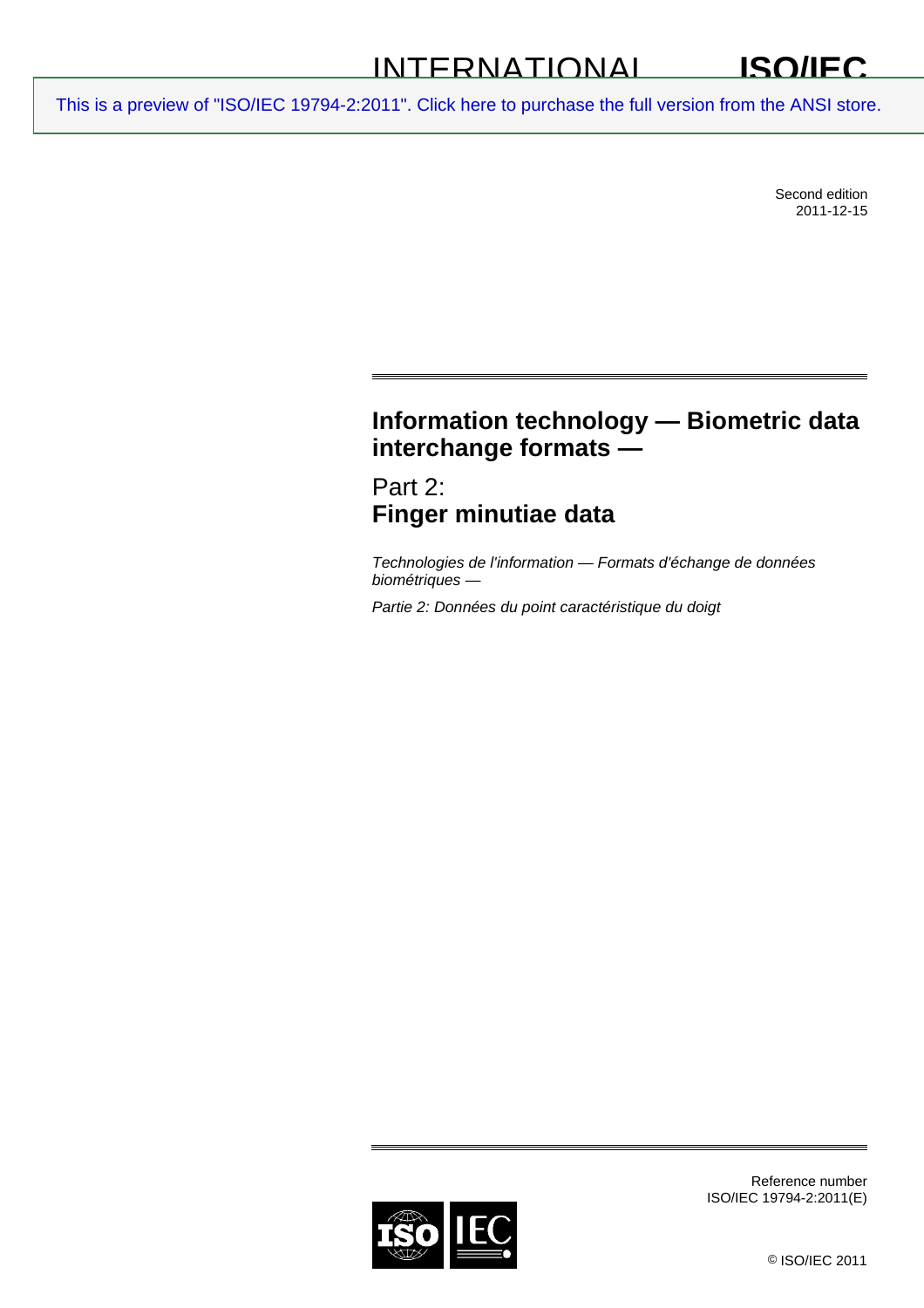

#### © ISO/IEC 2011

All rights reserved. Unless otherwise specified, no part of this publication may be reproduced or utilized in any form or by any means, electronic or mechanical, including photocopying and microfilm, without permission in writing from either ISO at the address below or ISO's member body in the country of the requester.

ISO copyright office Case postale 56 • CH-1211 Geneva 20 Tel. + 41 22 749 01 11 Fax + 41 22 749 09 47 E-mail copyright@iso.org Web www.iso.org

Published in Switzerland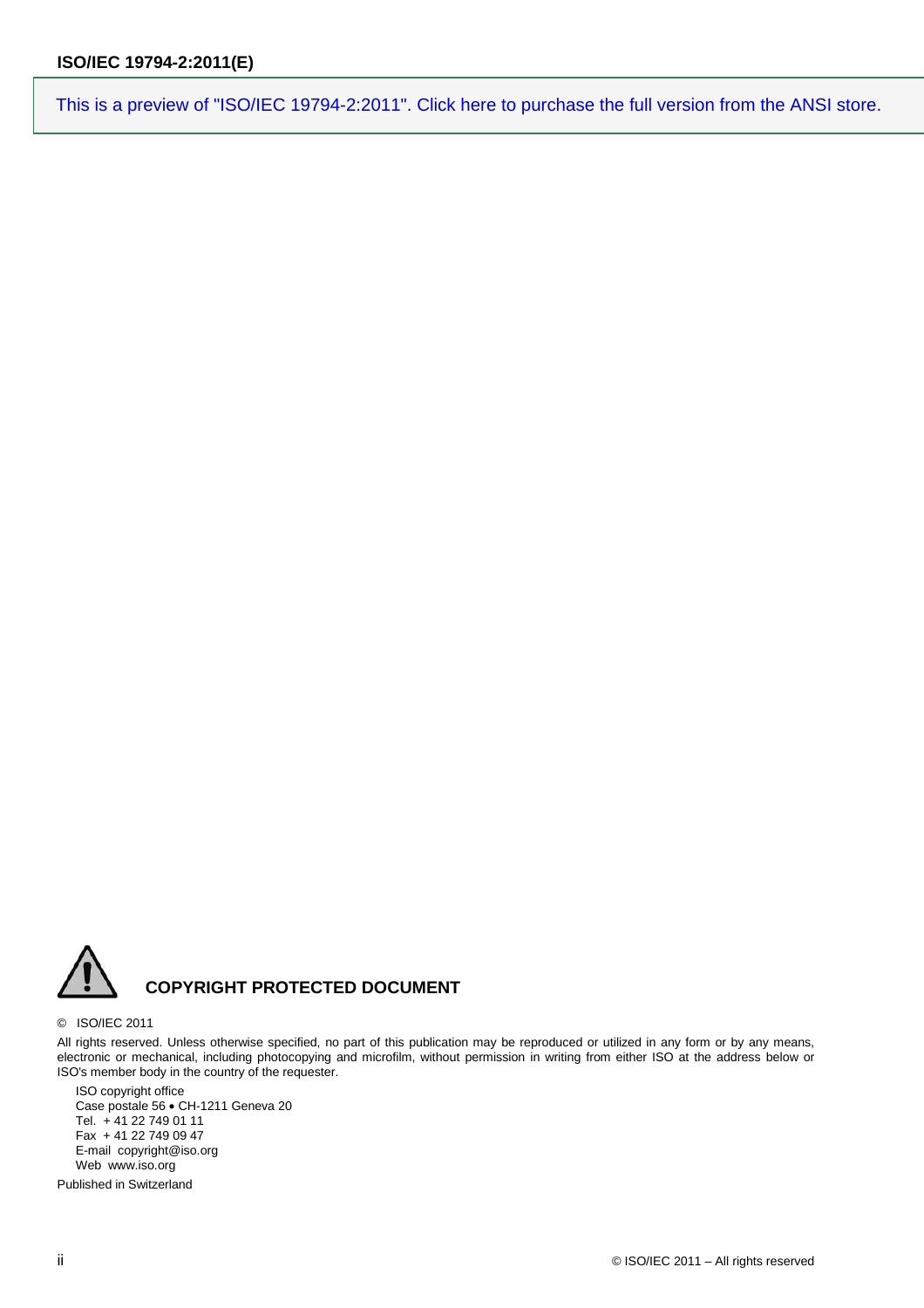## **Contents**

| 1                                                                                            |  |  |  |
|----------------------------------------------------------------------------------------------|--|--|--|
| $\mathbf{2}$                                                                                 |  |  |  |
| 3                                                                                            |  |  |  |
| 4                                                                                            |  |  |  |
| 5                                                                                            |  |  |  |
| 6<br>6.1<br>6.2<br>6.3<br>6.4<br>6.5<br>6.6                                                  |  |  |  |
| 6.7<br>$\mathbf{7}$<br>7.1<br>7.2<br>7.3                                                     |  |  |  |
| 8<br>8.1<br>8.2<br>8.3<br>8.4<br>8.5                                                         |  |  |  |
| 9<br>9.1<br>9.2<br>9.3<br>9.4<br>9.5                                                         |  |  |  |
| 10                                                                                           |  |  |  |
|                                                                                              |  |  |  |
|                                                                                              |  |  |  |
|                                                                                              |  |  |  |
|                                                                                              |  |  |  |
|                                                                                              |  |  |  |
| Annex F (normative) Detailed description of finger minutiae location, direction, and type 71 |  |  |  |
|                                                                                              |  |  |  |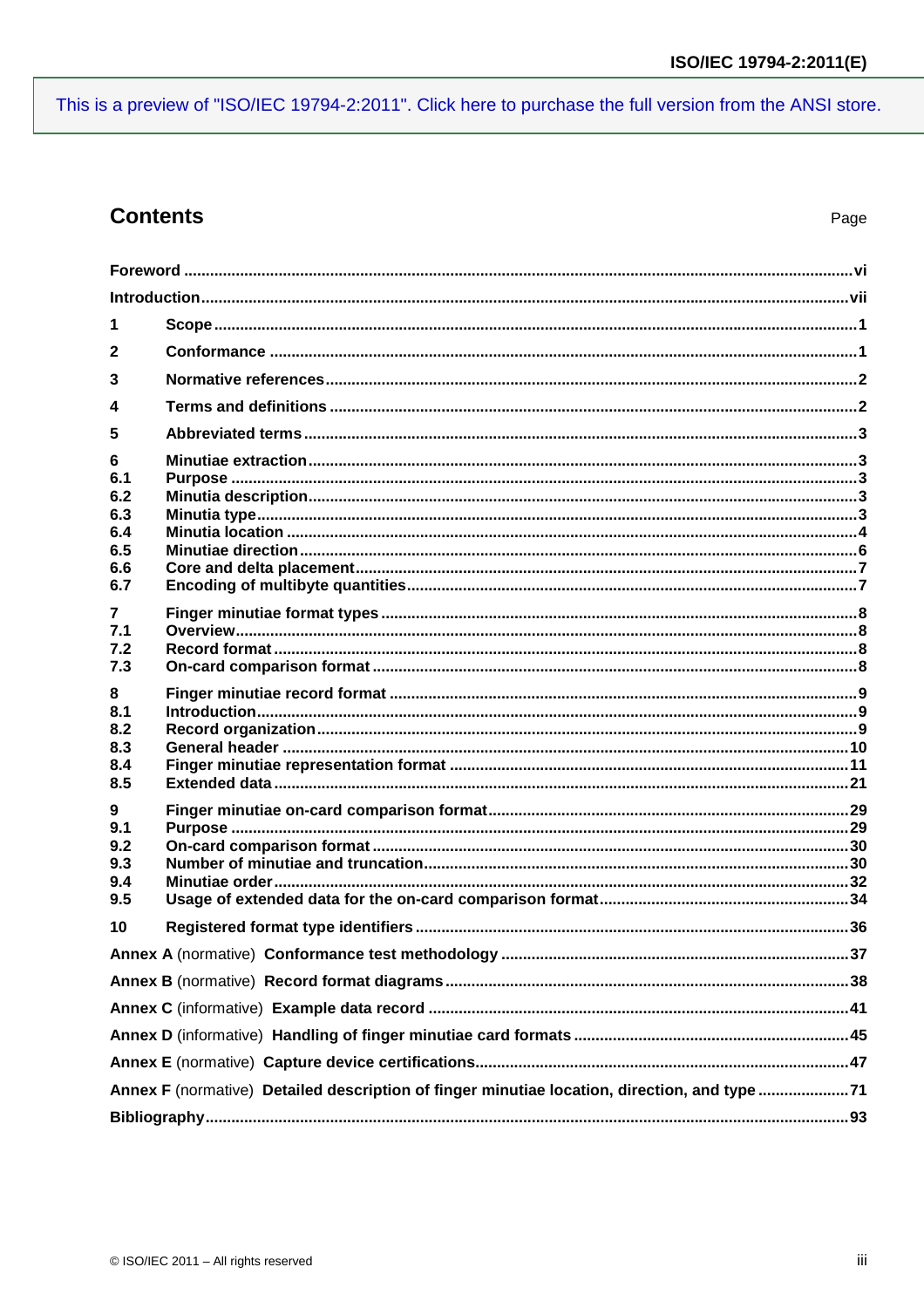#### **ISO/IEC 19794-2:2011(E)**

## [This is a preview of "ISO/IEC 19794-2:2011". Click here to purchase the full version from the ANSI store.](http://webstore.ansi.org/RecordDetail.aspx?sku=ISO%2FIEC%2019794-2:2011&source=preview)

## **Figures**

| Figure 2 — Location and direction of a ridge ending (encoded as valley skeleton bifurcation point)  5   |
|---------------------------------------------------------------------------------------------------------|
| Figure 3 — Location and direction of a ridge bifurcation (encoded as ridge skeleton bifurcation point)5 |
|                                                                                                         |
|                                                                                                         |
|                                                                                                         |
|                                                                                                         |
|                                                                                                         |
|                                                                                                         |

# **Tables**

| Table 13 - Example ridge count data (non-specific extraction method, RCE method = 00 <sub>Hex</sub> ) 26 |  |
|----------------------------------------------------------------------------------------------------------|--|
|                                                                                                          |  |
|                                                                                                          |  |
|                                                                                                          |  |
|                                                                                                          |  |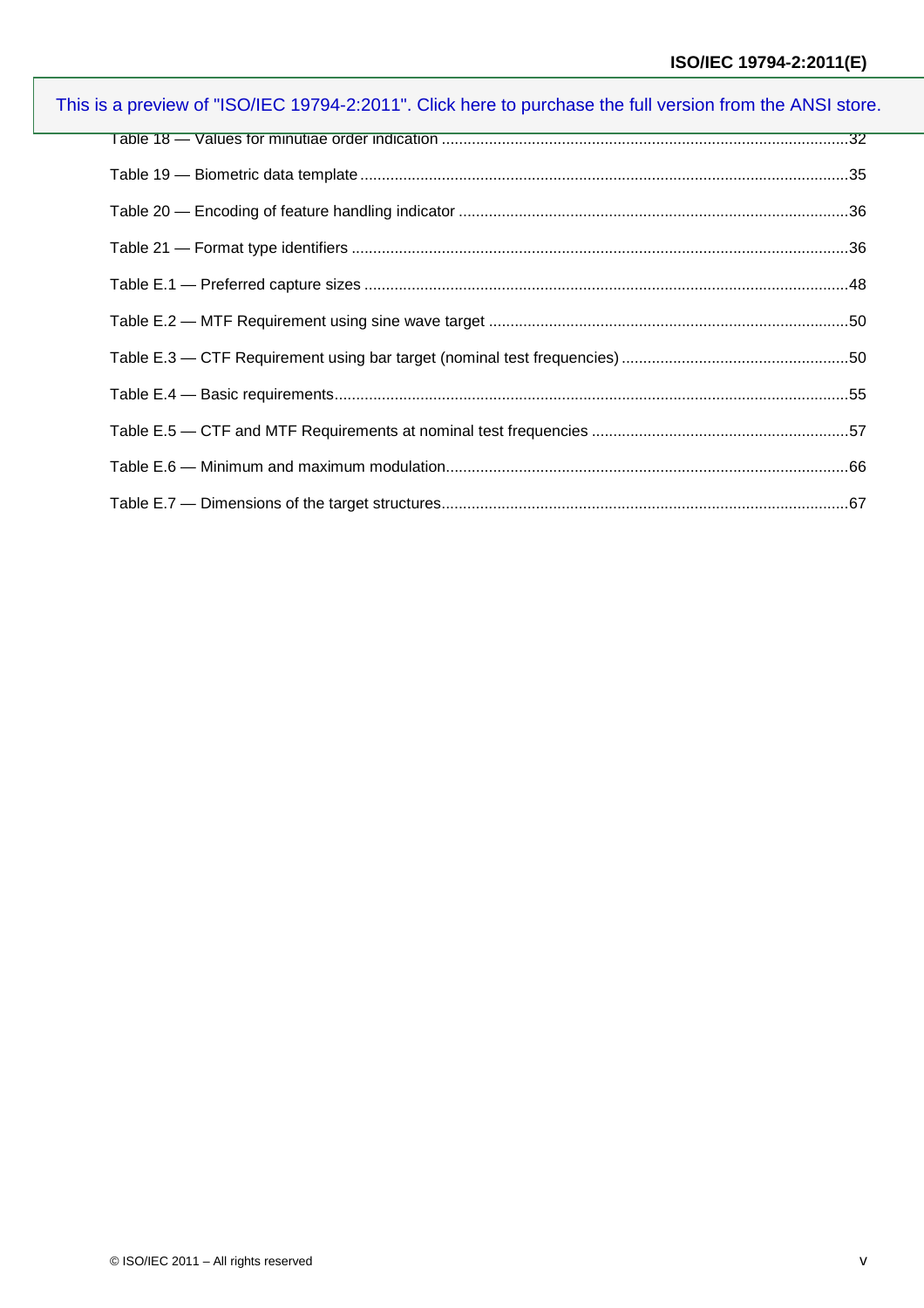## <span id="page-5-0"></span>**Foreword**

ISO (the International Organization for Standardization) and IEC (the International Electrotechnical Commission) form the specialized system for worldwide standardization. National bodies that are members of ISO or IEC participate in the development of International Standards through technical committees established by the respective organization to deal with particular fields of technical activity. ISO and IEC technical committees collaborate in fields of mutual interest. Other international organizations, governmental and non-governmental, in liaison with ISO and IEC, also take part in the work. In the field of information technology, ISO and IEC have established a joint technical committee, ISO/IEC JTC 1.

International Standards are drafted in accordance with the rules given in the ISO/IEC Directives, Part 2.

The main task of the joint technical committee is to prepare International Standards. Draft International Standards adopted by the joint technical committee are circulated to national bodies for voting. Publication as an International Standard requires approval by at least 75 % of the national bodies casting a vote.

Attention is drawn to the possibility that some of the elements of this document may be the subject of patent rights. ISO and IEC shall not be held responsible for identifying any or all such patent rights.

ISO/IEC 19794-2 was prepared by Joint Technical Committee ISO/IEC JTC 1, *Information technology*, Subcommittee SC 37, *Biometrics*.

This second edition cancels and replaces the first edition (ISO/IEC 19794-2:2005). It reflects the harmonization across the second generation of ISO/IEC 19794. A new Clause 7 has been added to describe the finger minutiae format types; Clause 8 contains descriptions of the harmonized general and representation headers; and Clauses 8 and 9 have been technically revised. All annexes have been technically revised. Annex A is under development and will contain an amendment for conformance testing methodology for this part of ISO/IEC 19794. The former Annex B "Fingerprint Image Quality Specifications" has been removed. Annex E contains three examples of capture device certifications. Annex F provides descriptions of fingerprint minutiae location, direction, and type.

ISO/IEC 19794 consists of the following parts, under the general title *Information technology — Biometric data interchange formats*:

- ⎯ *Part 1: Framework*
- ⎯ *Part 2: Finger minutiae data*
- ⎯ *Part 3: Finger pattern spectral data*
- Part 4: Finger image data
- ⎯ *Part 5: Face image data*
- ⎯ *Part 6: Iris image data*
- ⎯ *Part 7: Signature/sign time series data*
- ⎯ *Part 8: Finger pattern skeletal data*
- ⎯ *Part 9: Vascular image data*
- ⎯ *Part 10: Hand geometry silhouette data*
- ⎯ *Part 11: Signature/sign processed dynamic data*
- Part 13: Voice data
- ⎯ *Part 14: DNA data*